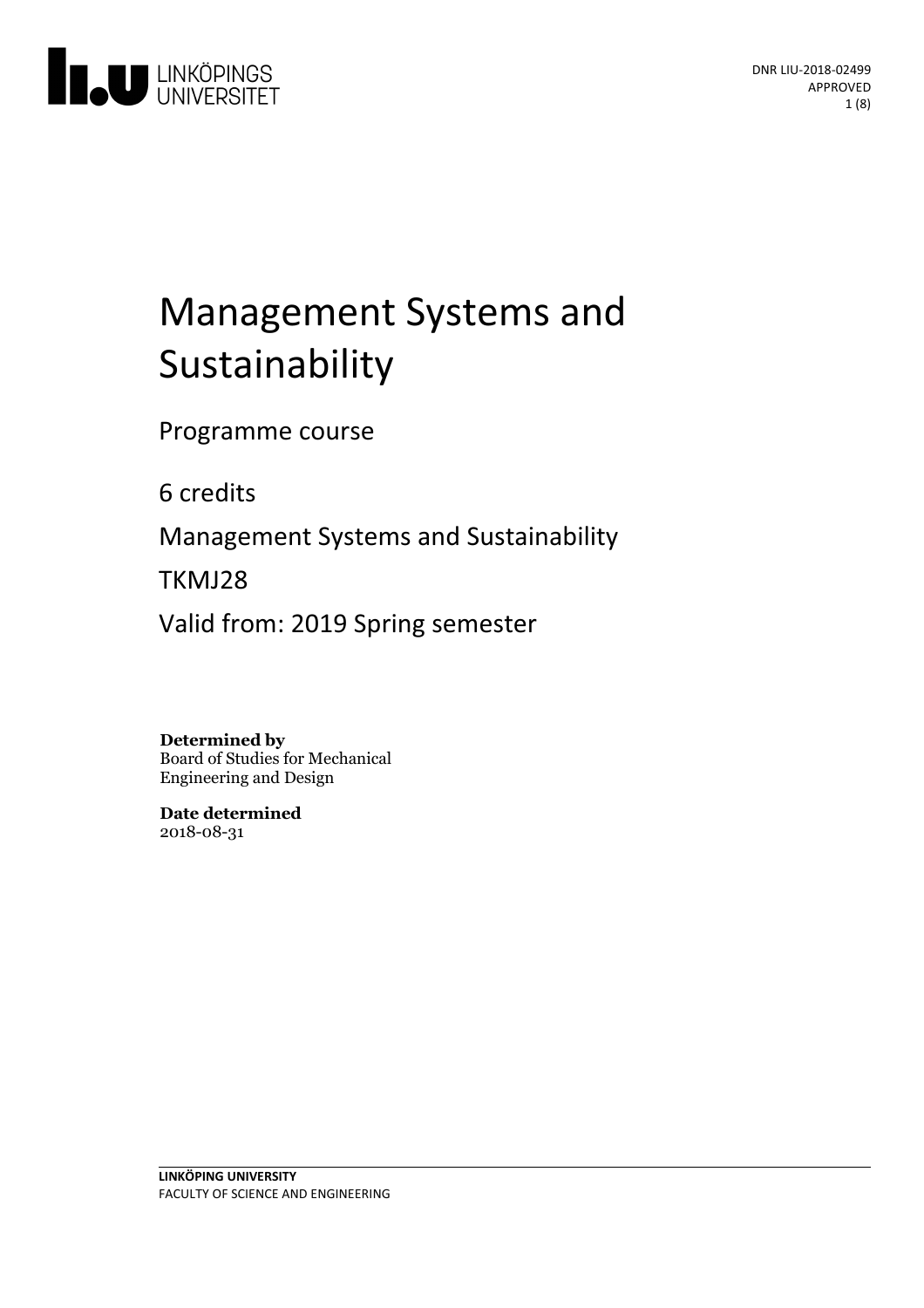## Main field of study

Energy and Environmental Engineering

Course level

Second cycle

## Advancement level

A1X

## Course offered for

- Master's Programme in Sustainability Engineering and Management
- Mechanical Engineering, M Sc in Engineering
- Master's Programme in Industrial Engineering and Management

## Specific information

May not be included in the same degree as TKMJ15 or TKMJ51

## Entry requirements

Note: Admission requirements for non-programme students usually also include admission requirements for the programme and threshold requirements for progression within the programme, or corresponding.

## **Prerequisites**

Admission to master level studies. The course LArge Technical Systems (or corresponding).Basic knowledge of business organizations and sustainability.

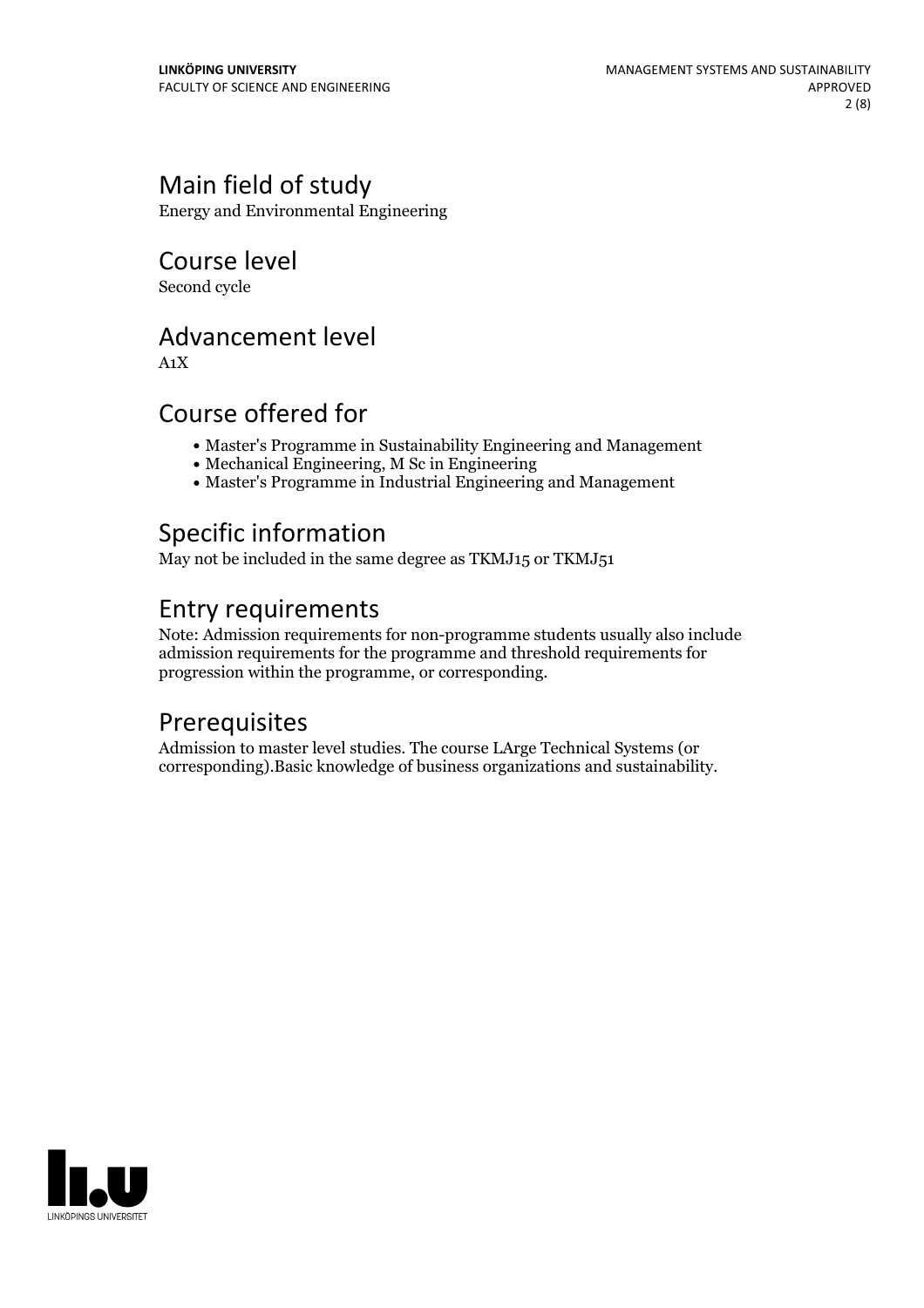## Intended learning outcomes

The course will provide the student with knowledge of strategies,tools and approaches for effective corporate sustainability management and of how these can be used in a systematic way. After successful completion of the course the student should be able to:

- Probleamtize the adoption of sustainable development concepts in the
- business sector.<br>• Critically reflect on what different tools for corporate sustainability management can contribute with to a company's sustainability
- management efforts.<br>• Explain different drivers for corporate sustainability management of sustainability.<br>such as legislation and stakeholder interests.
- 
- Analyze sustainability strategies of an existing company.<br>• Discuss the relations between corporate management of sustainability and competitiveness.

**Course content**<br>Subjects included are: Corporate environmental and sustainability management. Environmental management systems. Sustainable business models. Instruments for integrated corporate management of sustainability. Basic environmental economics.

## Teaching and working methods

The course consists of three parts. Theories of corporate management and sustainability are presented at lectures. These theories are used in a group assignment with the aim to analyze sustainability strategies of an existing company. The group assignment is presented in a written report and an oral presentation. Supervision seminars are used to support the group assignment. Further case studies are discussed and exercises are performed at seminars.

## Examination

| TEN2 Written examination                                                            |                                 | $\frac{3}{3}$ U, 3, 4, credits 5 |
|-------------------------------------------------------------------------------------|---------------------------------|----------------------------------|
| UPG3 Group assignment, presented at seminar and in written $2$ credits U, G credits |                                 |                                  |
| <b>UPG2 Seminars and Exercises</b>                                                  | $\frac{1}{\text{credits}}$ U, G |                                  |

## Grades

Four-grade scale, LiU, U, 3, 4, 5

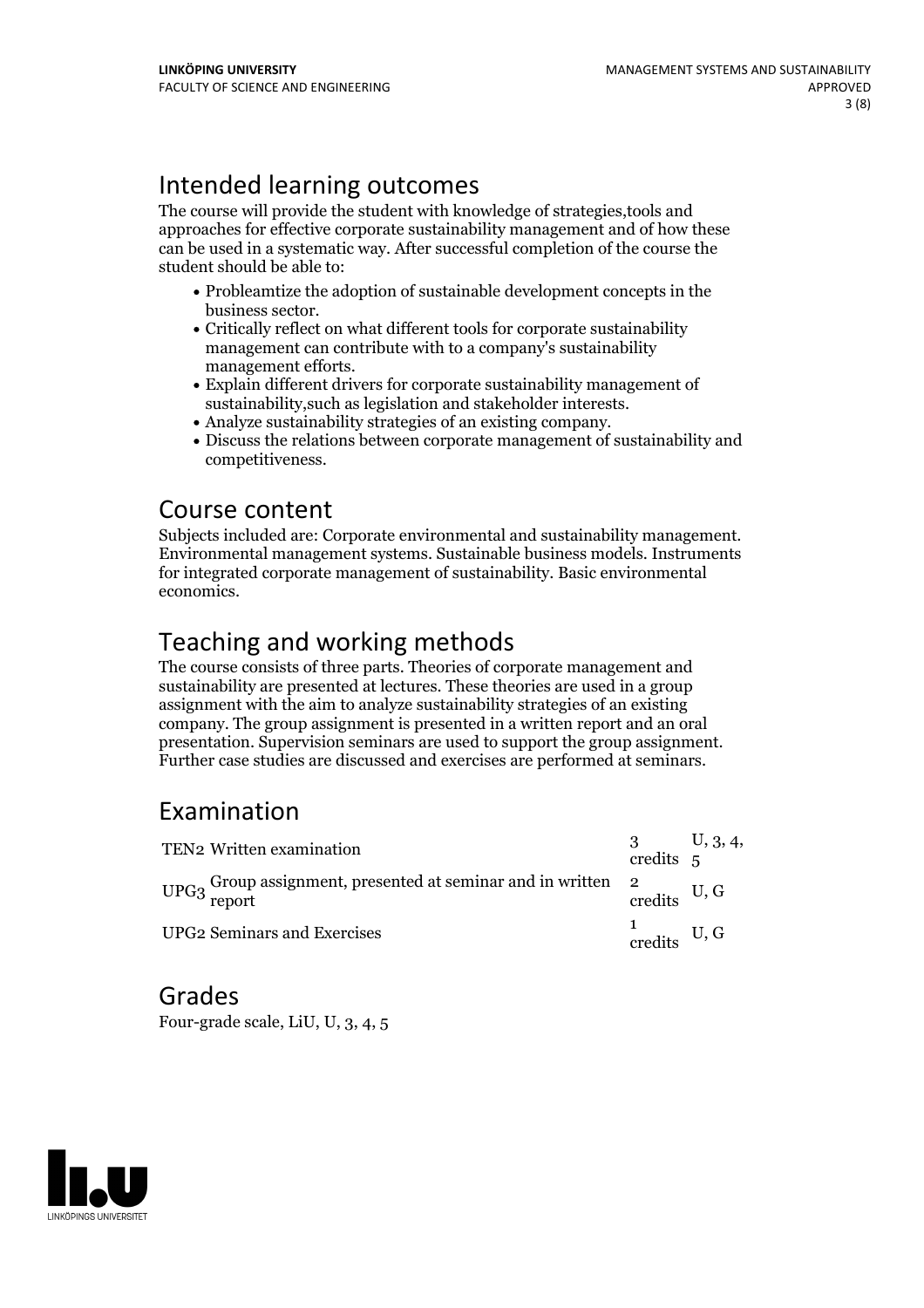## Other information

Supplementary courses: Industrial Ecology, Resource Efficient Products, Biofules for Transportation.

Department Institutionen för ekonomisk och industriell utveckling

## Director of Studies or equivalent

Carina Sundberg

## Examiner

Sara Gustafsson

## Course website and other links

<http://www.iei.liu.se/envtech/utbildning?l=sv&sc=true>

## Education components

Preliminary scheduled hours: 42 h Recommended self-study hours: 118 h

## Course literature

Kurslitteraturen kommer att annonseras på kursens hemsida vid kursstart.

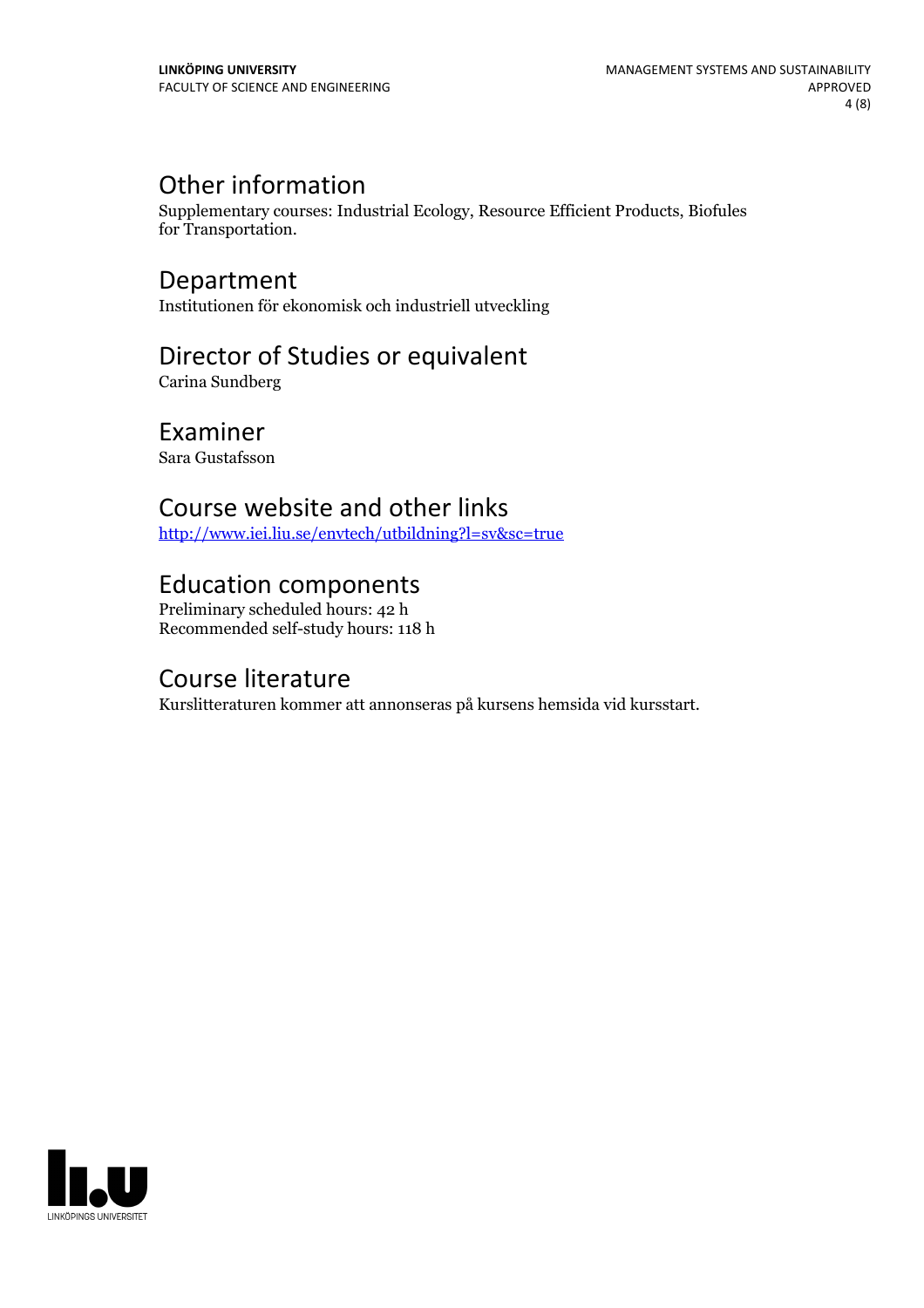## **Common rules**

### **Course syllabus**

A syllabus has been established for each course. The syllabus specifies the aim and contents of the course, and the prior knowledge that a student must have in order to be able to benefit from the course.

### **Timetabling**

Courses are timetabled after a decision has been made for this course concerning its assignment to a timetable module. A central timetable is not drawn up for courses with fewer than five participants. Most project courses do not have a central timetable.

#### **Interrupting a course**

The vice-chancellor's decision concerning regulations for registration, deregistration and reporting results (Dnr LiU-2015-01241) states that interruptions in study are to be recorded in Ladok. Thus, all students who do not participate in a course for which they have registered must record the interruption, such that the registration on the course can be removed. Deregistration from <sup>a</sup> course is carried outusing <sup>a</sup> web-based form: www.lith.liu.se/for-studenter/kurskomplettering?l=sv.

#### **Cancelled courses**

Courses with few participants (fewer than 10) may be cancelled or organised in a manner that differs from that stated in the course syllabus. The board of studies is to deliberate and decide whether a course is to be cancelled orchanged from the course syllabus.

#### **Regulations relatingto examinations and examiners**

Details are given in a decision in the university's rule book: http://styrdokument.liu.se/Regelsamling/VisaBeslut/622678.

### **Forms of examination**

#### **Examination**

Written and oral examinations are held at least three times a year: once immediately after the end of the course, once in August, and once (usually) in one of the re-examination periods. Examinations held at other times are to follow a decision of the board of studies.

Principles for examination scheduling for courses that follow the study periods:

courses given in VT1 are examined for the first time in March, with re-

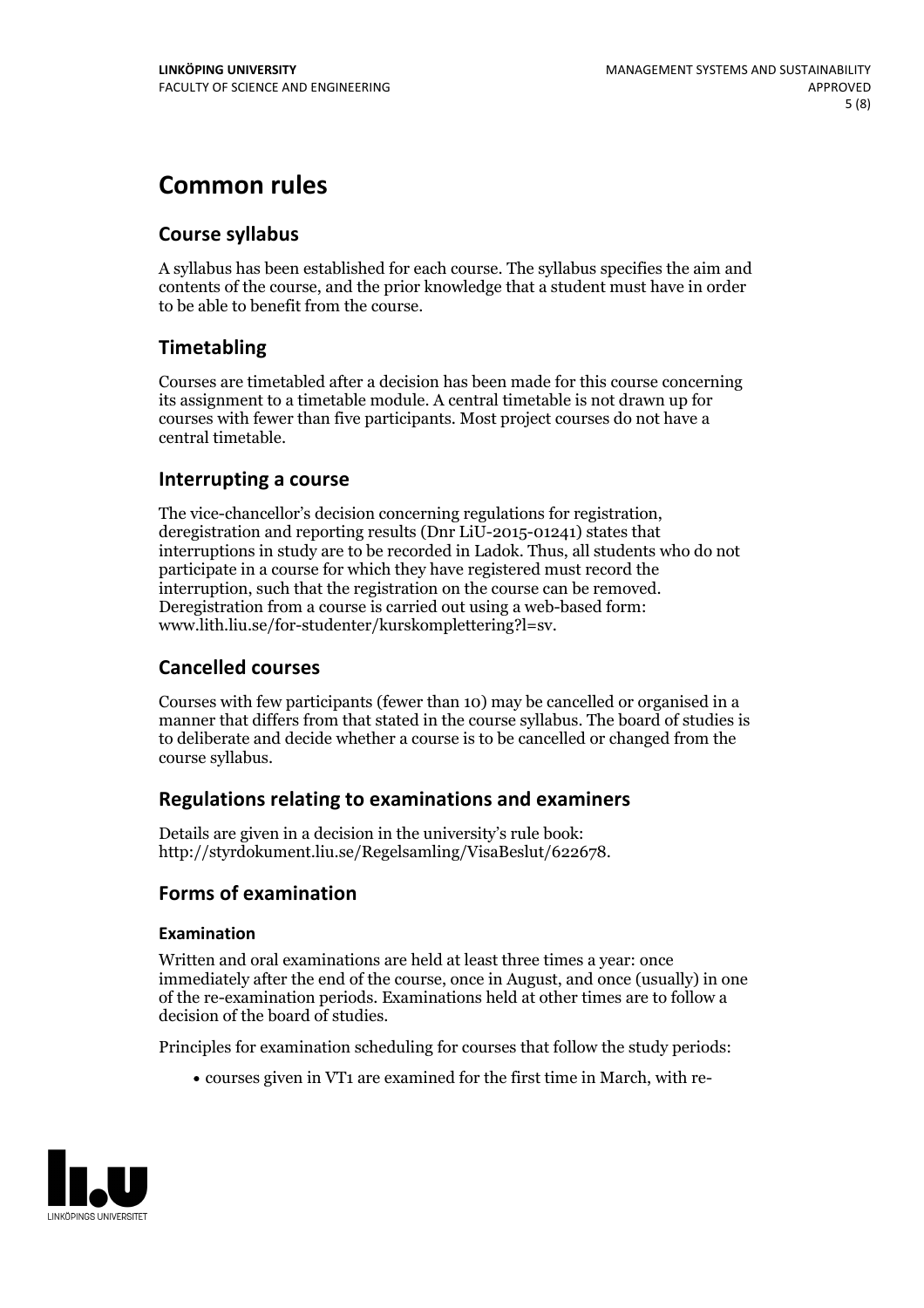examination in June and August

- courses given in VT2 are examined for the first time in May, with re-examination in August and October
- courses given in HT1 are examined for the first time in October, with re-examination in January and August
- courses given in HT2 are examined for the first time in January, with re-examination at Easter and in August.

The examination schedule is based on the structure of timetable modules, but there may be deviations from this, mainly in the case of courses that are studied and examined for several programmes and in lower grades (i.e. 1 and 2).

- Examinations for courses that the board of studies has decided are to be held in alternate years are held only three times during the year in which
- the course is given.<br>• Examinations for courses that are cancelled or rescheduled such that they are not given in one or several years are held three times during the year that immediately follows the course, with examination scheduling that corresponds to the scheduling that was in force before the course was cancelled or rescheduled.<br>• If teaching is no longer given for a course, three examination occurrences
- are held during the immediately subsequent year, while examinations are at the same time held for any replacement course that is given, or alternatively in association with other re-examination opportunities. Furthermore, an examination is held on one further occasion during the next subsequent year, unless the board of studies determines otherwise.<br>• If a course is given during several periods of the year (for programmes, or
- on different occasions for different programmes) the board orboards of studies determine together the scheduling and frequency of re-examination occasions.

#### **Registration for examination**

In order to take an examination, a student must register in advance at the Student Portal during the registration period, which opens 30 days before the date of the examination and closes 10 days before it. Candidates are informed of the location of the examination by email, four days in advance. Students who have not registered for an examination run the risk of being refused admittance to the examination, if space is not available.

Symbols used in the examination registration system:

- \*\* denotes that the examination is being given for the penultimate time.
- \* denotes that the examination is being given for the last time.

#### **Code of conduct for students during examinations**

Details are given in a decision in the university's rule book: http://styrdokument.liu.se/Regelsamling/VisaBeslut/622682.

#### **Retakes for higher grade**

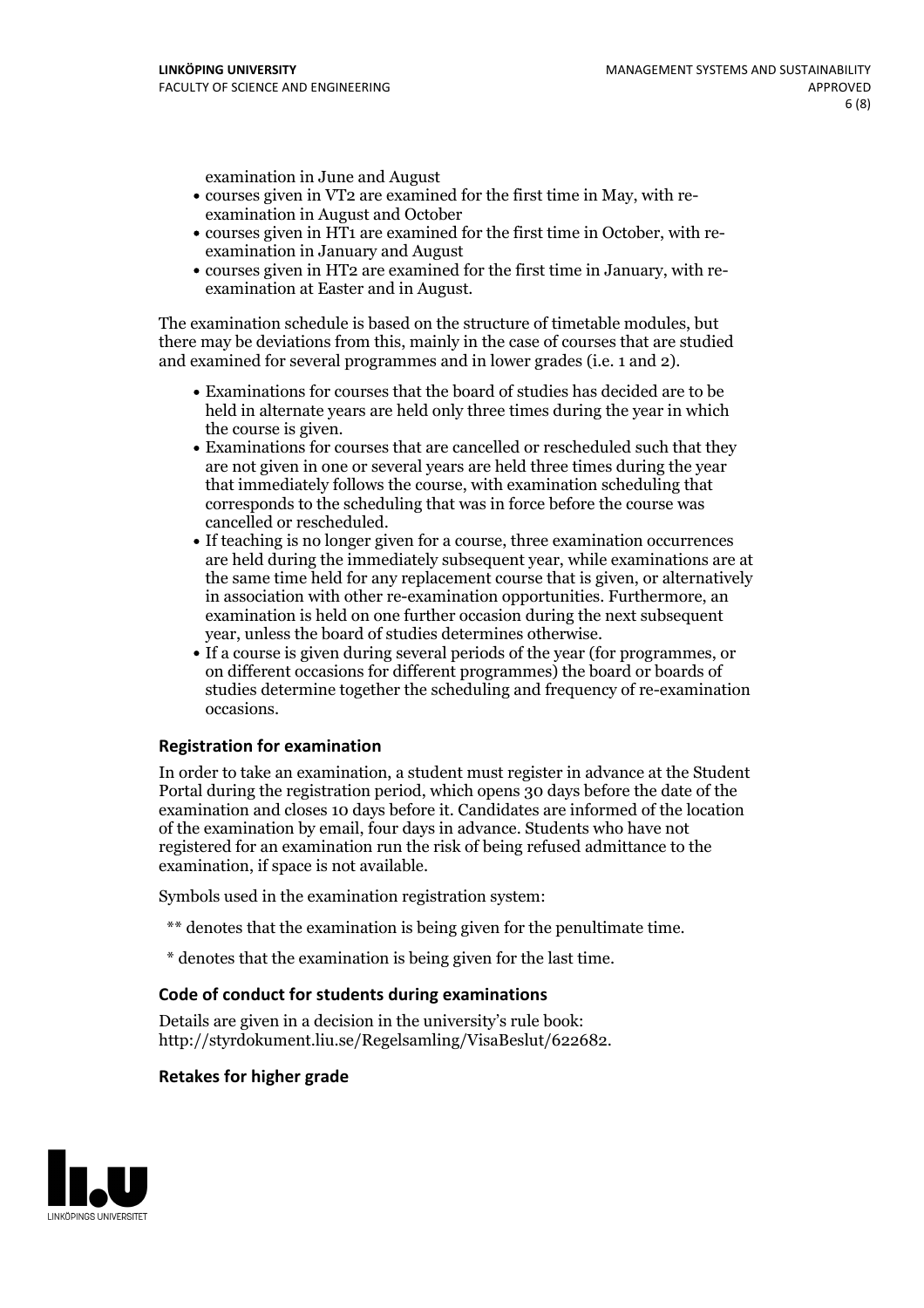Students at the Institute of Technology at LiU have the right to retake written examinations and computer-based examinations in an attempt to achieve a higher grade. This is valid for all examination components with code "TEN" and "DAT". The same right may not be exercised for other examination components, unless otherwise specified in the course syllabus.

#### **Retakes of other forms of examination**

Regulations concerning retakes of other forms of examination than written examinations and computer-based examinations are given in the LiU regulations for examinations and examiners, http://styrdokument.liu.se/Regelsamling/VisaBeslut/622678.

#### **Plagiarism**

For examinations that involve the writing of reports, in cases in which it can be assumed that the student has had access to other sources (such as during project work, writing essays, etc.), the material submitted must be prepared in accordance with principles for acceptable practice when referring to sources (references or quotations for which the source is specified) when the text, images, ideas, data, etc. of other people are used. It is also to be made clear whether the author has reused his or her own text, images, ideas, data, etc. from previous examinations.

A failure to specify such sources may be regarded as attempted deception during examination.

#### **Attempts to cheat**

In the event of <sup>a</sup> suspected attempt by <sup>a</sup> student to cheat during an examination, or when study performance is to be assessed as specified in Chapter <sup>10</sup> of the Higher Education Ordinance, the examiner is to report this to the disciplinary board of the university. Possible consequences for the student are suspension from study and a formal warning. More information is available at https://www.student.liu.se/studenttjanster/lagar-regler-rattigheter?l=sv.

#### **Grades**

The grades that are preferably to be used are Fail (U), Pass (3), Pass not without distinction  $(4)$  and Pass with distinction  $(5)$ . Courses under the auspices of the faculty board of the Faculty of Science and Engineering (Institute of Technology) are to be given special attention in this regard.

- 1. Grades U, 3, 4, 5 are to be awarded for courses that have written
- examinations. 2. Grades Fail (U) and Pass (G) may be awarded for courses with <sup>a</sup> large degree of practical components such as laboratory work, project work and group work.

#### **Examination components**

- 
- 1. Grades U, 3, 4, <sup>5</sup> are to be awarded for written examinations (TEN). 2. Grades Fail (U) and Pass (G) are to be used for undergraduate projects and other independent work.